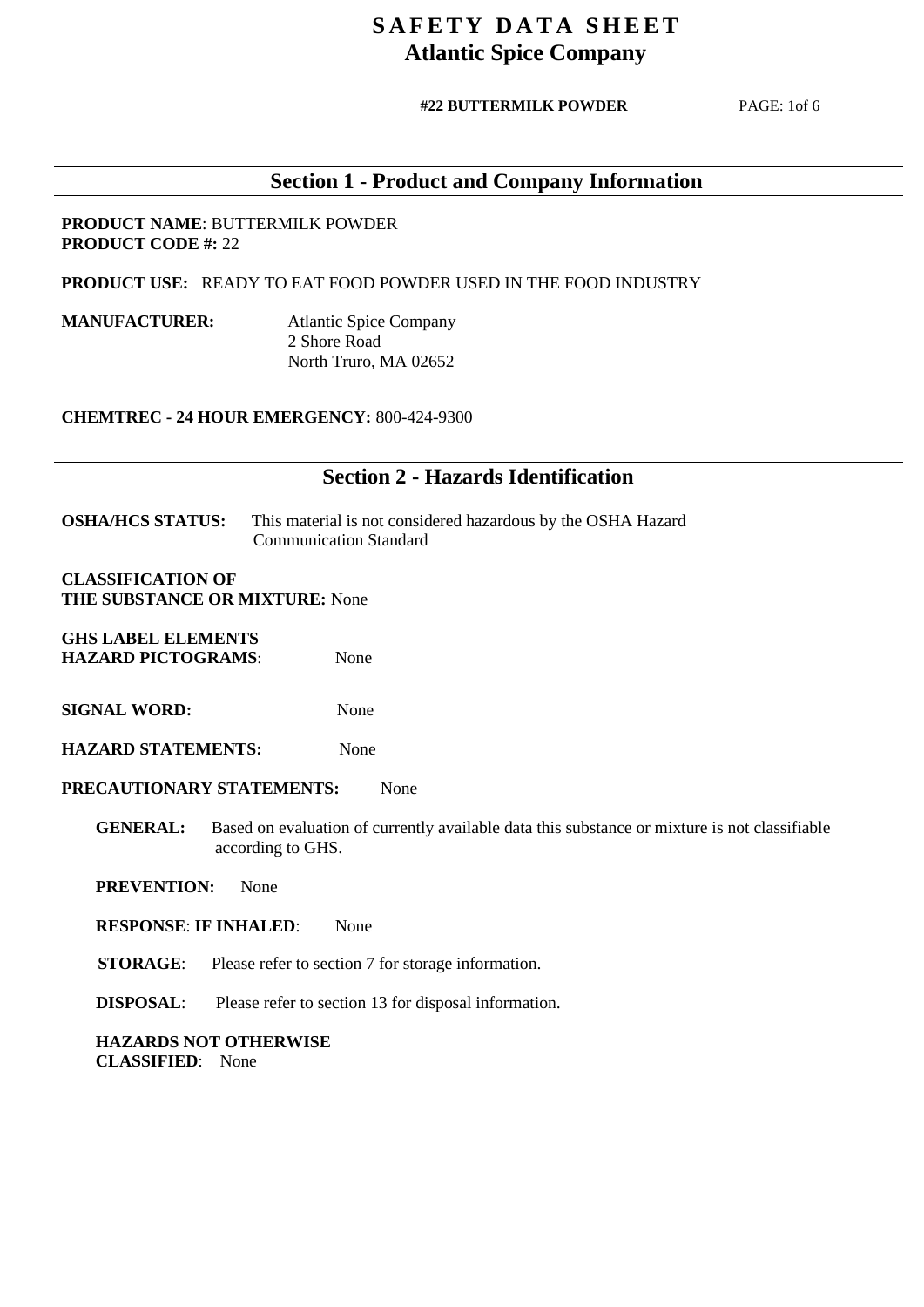#### **#22 BUTTERMILK POWDER**

PAGE: 2of 6

### **Section 3 - Composition/Information on Ingredients**

**SUBSTANCE/MIXTURE**: Mixture

**CHEMICAL NAME**: Buttermilk Powder

 **OTHER MEANS OF IDENTIFICATION**: None

With the exception of the items listed below, the identity of individual components of this mixture is proprietary information and is considered to be a trade secret.

| PRINCIPAL HAZARDOUS COMPONENT(S) | <b>CAS NUMBER</b> |
|----------------------------------|-------------------|
| None                             |                   |
|                                  |                   |
|                                  |                   |
|                                  |                   |
|                                  |                   |
|                                  |                   |

### **Section 4 - First Aid Measures**

#### **DESCRIPTION OF NECESSARY FIRST AID MEASURES**

| <b>EYE CONTACT:</b>  | In the event of contact with eyes, irrigate with water for at least 15 minutes; obtain |
|----------------------|----------------------------------------------------------------------------------------|
|                      | medical advice immediately.                                                            |
| <b>SKIN CONTACT:</b> | Remove contaminated clothes. Wash affected area with water. If irritation persists,    |
|                      | obtain medical advice.                                                                 |
| <b>INHALATION:</b>   | Remove to fresh air and seek medical attention if necessary.                           |
|                      |                                                                                        |

### **Section 5 - Fire-Fighting Measures**

#### **EXTINGUISHING MEDIA**

#### **SUITABLE EXTINGUISHING**

**MEDIA:** Use an extinguishing agent suitable for the surrounding fire.

 **UNSUITABLE EXTINGUISHING MEDIA:** None known

 **SPECIFIC HAZARDS ARISING FROM THE CHEMICAL:** None Known

 **HAZARDOUS THERMAL DECOMPOSITION PRODUCTS:** None Known

 **SPECIAL PROTECTIVE ACTIONS FOR FIRE FIGHTERS:** None Known

 **SPECIAL PROTECTIVE EQUIPMENT FOR FIRE FIGHTERS:** None Known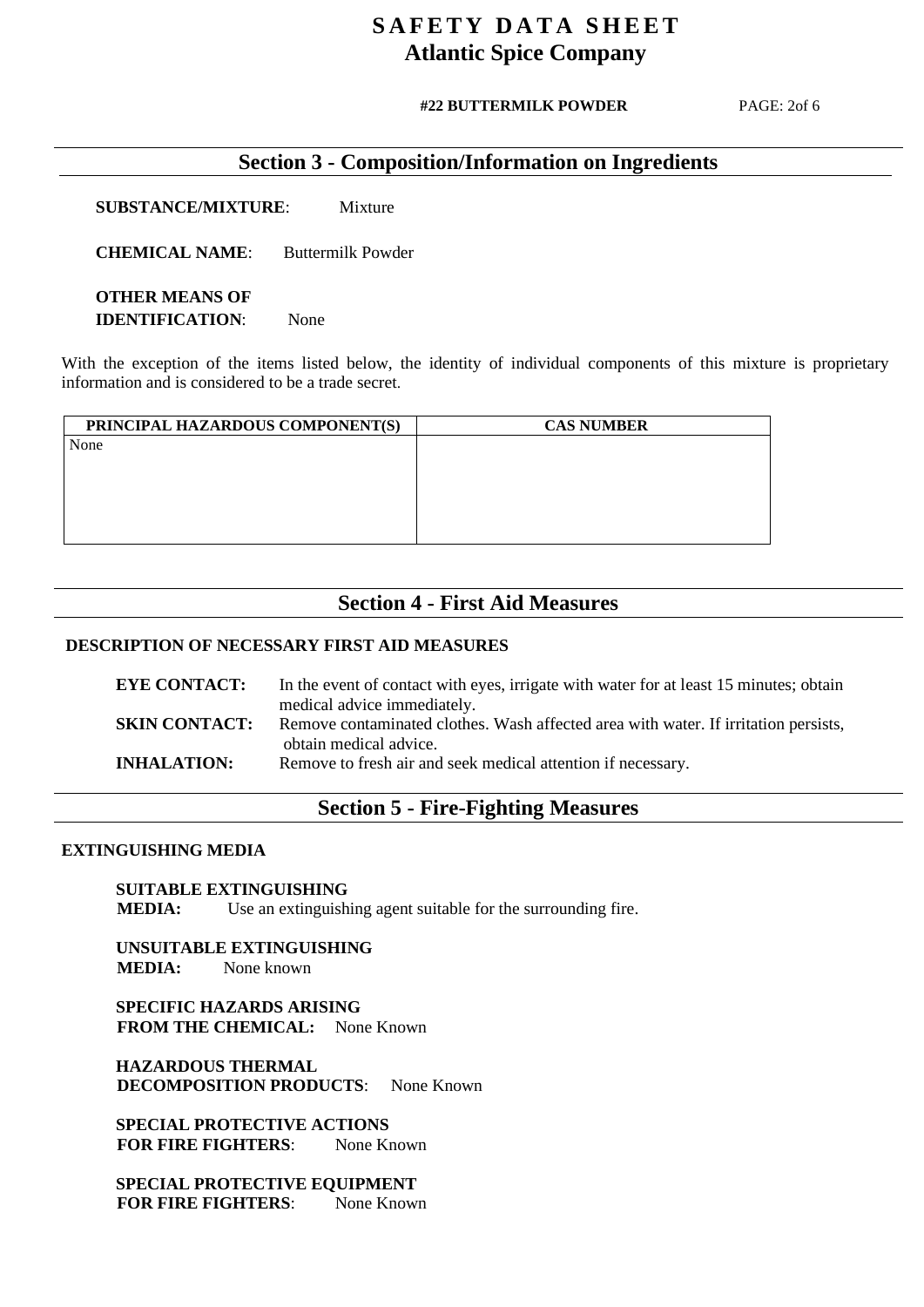#### **#22 BUTTERMILK POWDER**

PAGE: 3of 6

## **Section 6 - Accidental Release Measures**

#### **PERSONAL PRECAUTIONS, PROTECTIVE EQUIPMENT, AND EMERGENCY PROCEDURES**

| FOR NON-EMERGENCY<br><b>PERSONNEL:</b> | None Known                                                                                                                                                                                                                                  |
|----------------------------------------|---------------------------------------------------------------------------------------------------------------------------------------------------------------------------------------------------------------------------------------------|
| <b>FOR EMERGENCY RESPONDERS:</b>       | None Known                                                                                                                                                                                                                                  |
| <b>ENVIRONMENTAL PRECAUTIONS:</b>      | Inform the relevant authorities if the product has caused<br>environmental pollution (sewers, waterways, or soil). Water<br>polluting material. May be harmful to the environment if<br>released in large quantities. Collect any spillage. |

#### **METHODS AND MATERIALS FOR CONTAINMENT AND CLEANING UP**

**SMALL SPILL:** Use broom and dust pan.

**LARGE SPILL:** Use broom and or shovel and dust pan. Do not rinse large amounts down the drainage system as it may pollute the water.

### **Section 7 - Handling and Storage**

#### **PRECAUTIONS FOR SAFE HANDLING**

**FOR NON-EMERGENCY** 

**PROTECTIVE MEASURES:** Put on appropriate personal protective equipment (see Section 8). Keep container closed when not in use. Use only with adequate ventilation. Protect containers from physical damage; do not drag or drop **ADVICE ON GENERAL OCCUPATIONAL HYGIENE:** Eating, drinking, and smoking should be prohibited in areas where this product is, processed, handled, and stored. Practice good personal hygiene after using this material, especially before eating, drinking, smoking, and using the restroom. Follow your company's rules and Good Manufacturing Policy (GMP) concerning personal hygiene. **STORAGE CONDITIONS:** Store in ambient temperatures in an area that is dry and has adequate ventilation. For products that contain allergens segregate them from non-allergen products.

### **Section 8 - Exposure Controls/Personal Protection**

#### **CONTROL PARAMETERS**

| <b>OCCUPATIONAL EXPOSURE LIMITS:</b> None |                                                                                                                                                                   |
|-------------------------------------------|-------------------------------------------------------------------------------------------------------------------------------------------------------------------|
| <b>ENGINEERING CONTROLS:</b>              | Adequate ventilation should be provided to control worker<br>exposure and prevent health risk.                                                                    |
| <b>ENVIRONMENTAL CONTROLS:</b>            | Emissions from ventilation or work process equipment<br>should be checked to ensure they comply with the<br>requirements of environmental protection legislation. |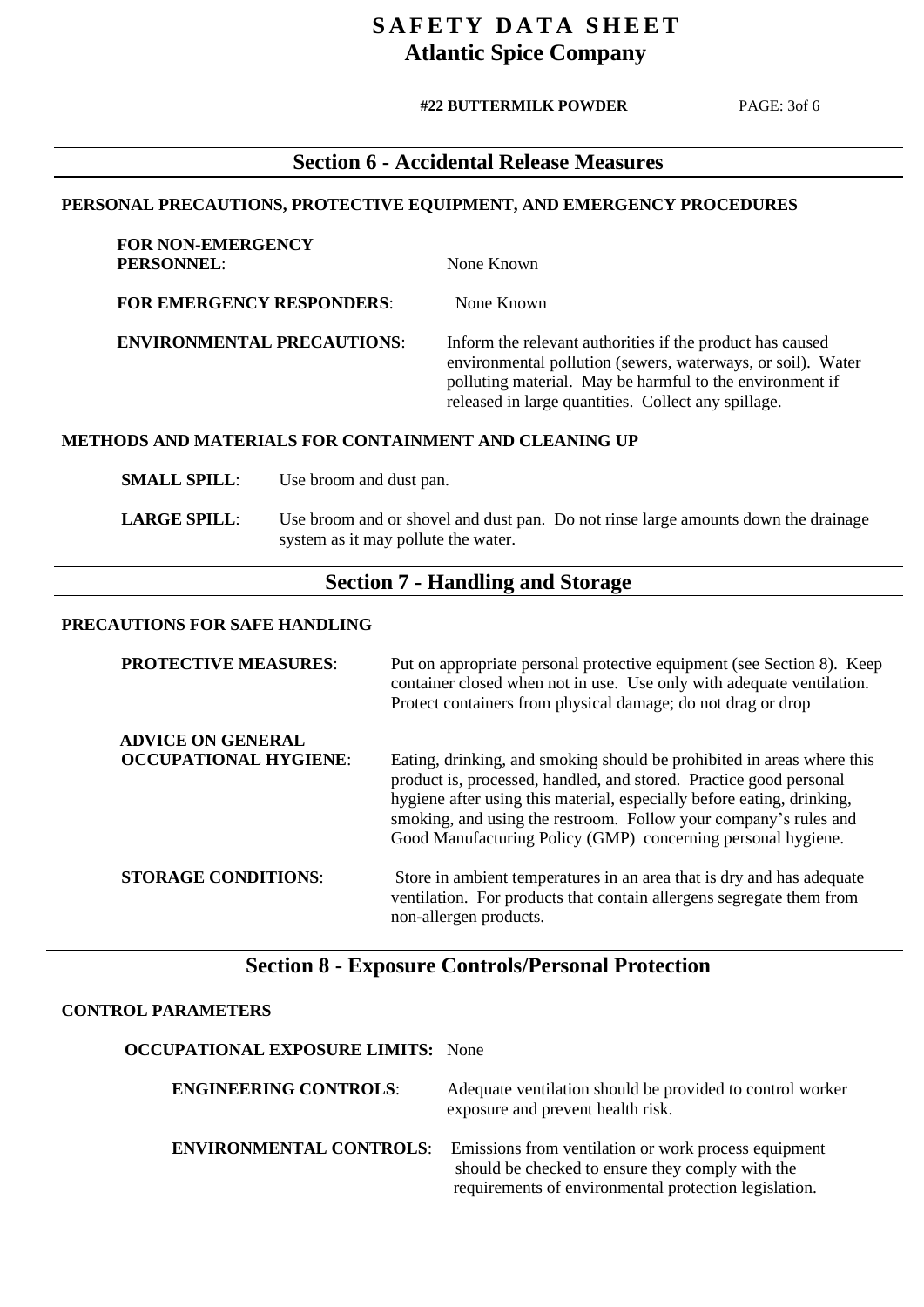#### **#22 BUTTERMILK POWDER**

PAGE: 4of 6

### **Section 8 - Exposure Controls/Personal Protection**

#### **INDIVIDUAL PROTECTION MEASURES:**

| <b>HYGIENE MEASURES:</b>       | Wash hands before handling this product, before eating, and after<br>using the restroom. Wash contaminated clothing before reusing.<br>Ensure that eyewash stations are close and working properly. |  |
|--------------------------------|-----------------------------------------------------------------------------------------------------------------------------------------------------------------------------------------------------|--|
|                                | <b>EYE/FACE PROTECTION:</b> Safety glasses recommended when a risk assessment indicates that<br>they are necessary to avoid exposure to dust particles.                                             |  |
| <b>SKIN PROTECTION</b>         |                                                                                                                                                                                                     |  |
| <b>HAND PROTECTION:</b>        | Wear protective gloves when needed.                                                                                                                                                                 |  |
| <b>RESPIRATORY PROTECTION:</b> | Whenever workplace conditions warrant a respirator's use,<br>seek professional guidance prior to respirator selection and<br>follow OSHA respirator regulations                                     |  |

**OTHER PROTECTION:** None required.

### **Section 9 - Physical and Chemical Properties**

#### **PHYSICAL STATE:** Free Flowing Powder

 **COLOR:** Light Cream

**ODOR:** Mild Buttermilk Aroma

**FLASH POINT:** Not applicable

**DENSITY:** Not applicable

**FLAMMABILITY:** Not flammable

**SOLUBILITY:** Soluble in water

## **Section 10 - Stability and Reactivity**

#### **REACTIVITY**: Not Available

**CHEMICAL STABILITY**: The product is stable.

 **POSSIBILITY OF HAZARDOUS REACTION**: Will not occur

 **INCOMPATIBILITY WITH VARIOUS SUBSTANCES**: Avoid strong oxidizing agents.

**CONDITIONS TO AVOID**: Extreme heat.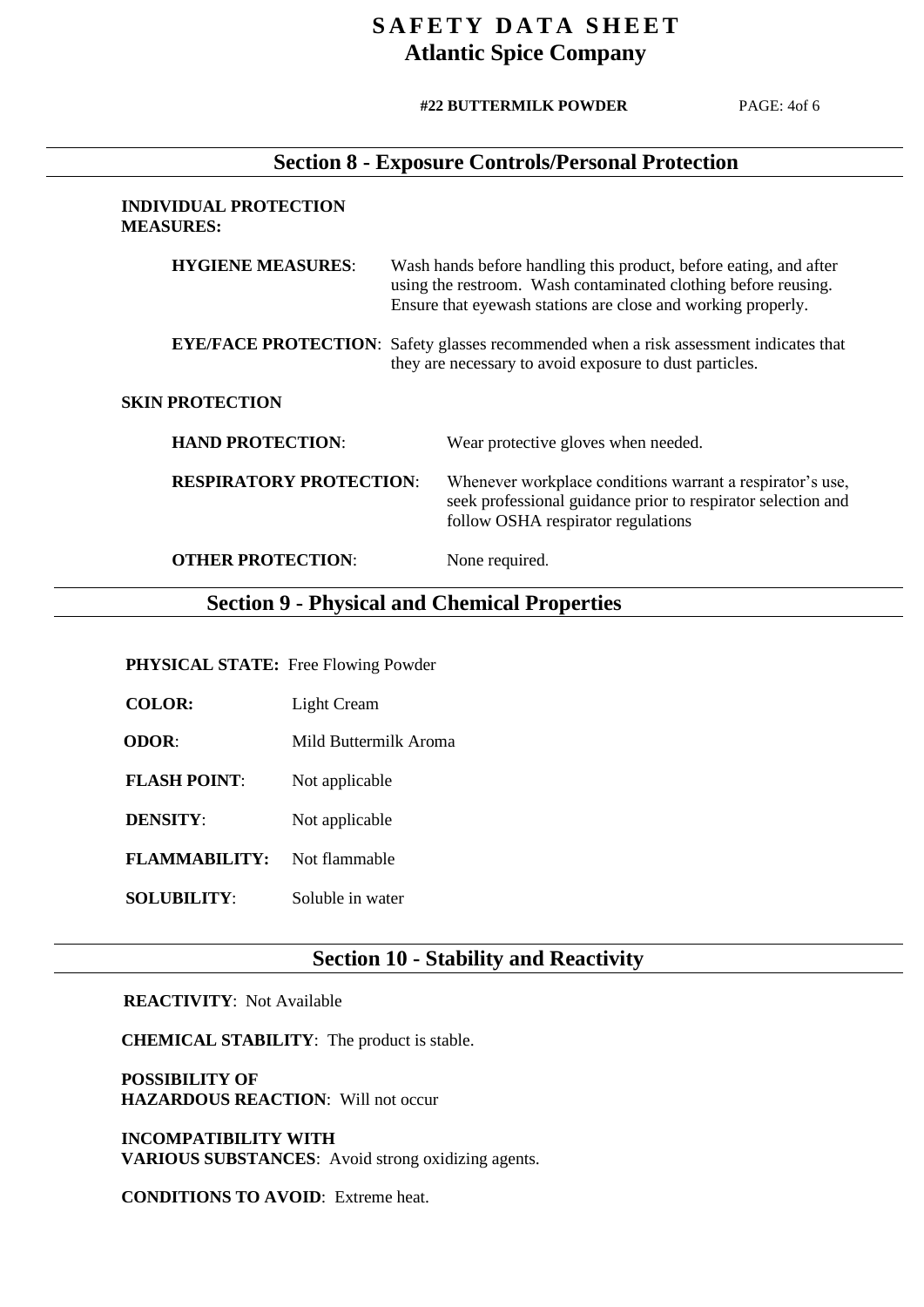#### **#22 BUTTERMILK POWDER**

PAGE: 5of 6

### **Section 10 - Stability and Reactivity**

#### **HAZARDOUS DECOMPOSITION**

PRODUCTS: Hazardous decomposition products are not produced.

 **HAZARDOUS POLYMERIZATION:** Under normal conditions of storage and use, hazardous polymerization will not occur.

### **Section 11 - Toxicological Information**

#### **INFORMATION ON TOXICOLOGICAL EFFECTS**

**IRRITATION:** Not Available

**SENSITIZATION:** Not Available

**MUTAGENICITY:** Not Available

**CARCINOGENICITY:** Not Available

### **Section 11 - Toxicological Information**

#### **SYMPTOMS RELATED TO THE PHYSICAL, CHEMICAL, AND TOXICOLOGICAL CHARACTERISTICS**:

| <b>EYE CONTACT:</b>  | Watering and possible redness. |
|----------------------|--------------------------------|
| <b>SKIN CONTACT:</b> | Redness and itching            |
| <b>INHALATION:</b>   | No specific data               |
| <b>INGESTION:</b>    | No specific data               |

#### **DELAYED AND IMMEDIATE EFFECTS AND ALSO CHRONIC EFFECTS FROM SHORT AND LONG TERM EXPOSURE:**

#### **SHORT TERM EXPOSURE**: Not Available

 **LONG TERM EXPOSURE**: Not Available

 **POTENTIAL CHRONIC HEALTH EFFECTS**: Not Available

 **GENERAL**: No known significant effects or critical hazards

**CARCINOGENICITY**: No known significant effects or critical hazards

**MUTAGENICITY**: No known significant effects or critical hazards

 **DEVELOPMENTAL EFFECTS**: No known significant effects or critical hazards